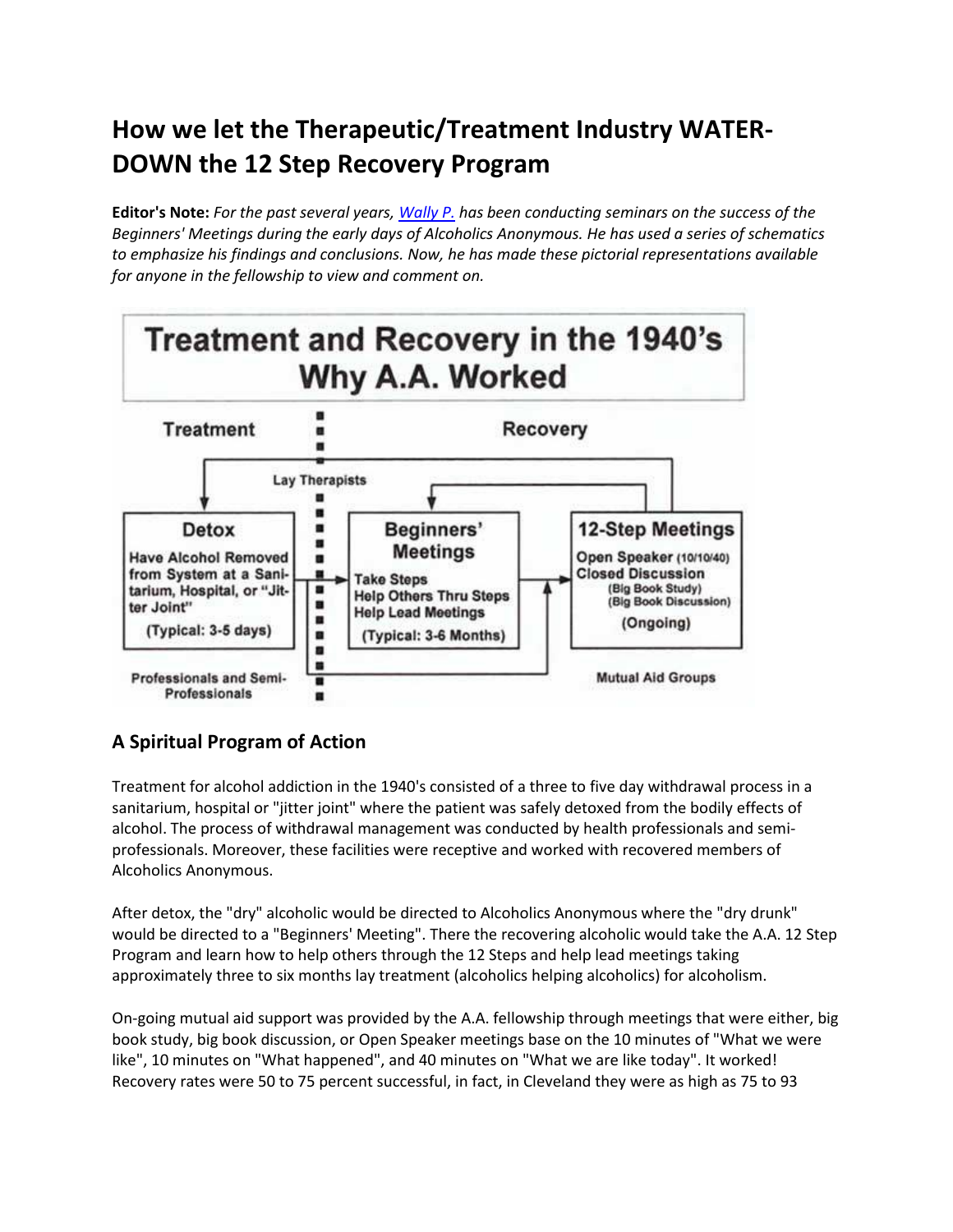percent successful. These statistics were written in 1955 in the Forward to the Second Edition of the Big Book of Alcoholics Anonymous.

Of alcoholics who came to A.A. and really tried, 50% got sober at once and remained that way; 25% sobered up after some relapses, and among the remainder, those who stayed on with A.A. showed improvement. Other thousands came to a few A.A. meetings and at first decided they didn't want the program. But great numbers of these--about two out of three--began to return as time passed. (p. xx, A.A. 4th Edition)

Furthermore, membership in A.A. meant complete abstinence from alcohol. If you couldn't stay sober, you were no long a member! Thus the A.A. rooms of the 1940's were full of recovered alcoholics sharing experience, strength and hope to newly indoctrinated members. (Unlike today where the 12 Step rooms are filled with chronic relapsing alcoholics and addicts who have a revolving door membership with the local withdrawal management centers.)

In the September 1945 issue of the Grapevine...

The Genesee Group in Rochester, NY explained their format for taking newcomers through the Steps. The title of the article was "Rochester Prepares Novices for Group Participation". This is how they perceived the recovery process to operate most efficiently: "It has been our observation that bringing men [and woman] into the group indiscriminately and without adequate preliminary training and information can be a source of considerable grief and a cause of great harm to the general moral of the group itself. We feel that unless a man, after a course of instruction and an intelligent presentation of the case for the A.A. life, has accepted it without any reservation he should not be included in group membership. When the sponsors feel that a novice has a fair working knowledge of A.A.'s objectives and sufficient grasp of it's fundamentals then he is brought to his first group meeting.

In the A.A. Washington, Pa., Bulletin, April 1949, it stated...

"When Bill W. got the 'jitters' out in Akron (back in 1935), he couldn't call another A.A. to furnish cry-onmy-shoulder service. There weren't any other AAs. So he called -- and called -- until he found a drunk who needed help.

"He finally found 'Doc,' and in helping 'Doc' he forgot his own troubles and stayed sober. If that prescription worked for the founder of our fellowship, and it did, then it will work for us today. So, instead of always looking up an AA who is staying sober to give us a lift in spirit, it might help all of us to use Bill's 'prescription' once in a while and find a drunk who needs help. Let us not lose sight of one of the cardinal principles of A.A. -- 'To help ourselves, we help others.'"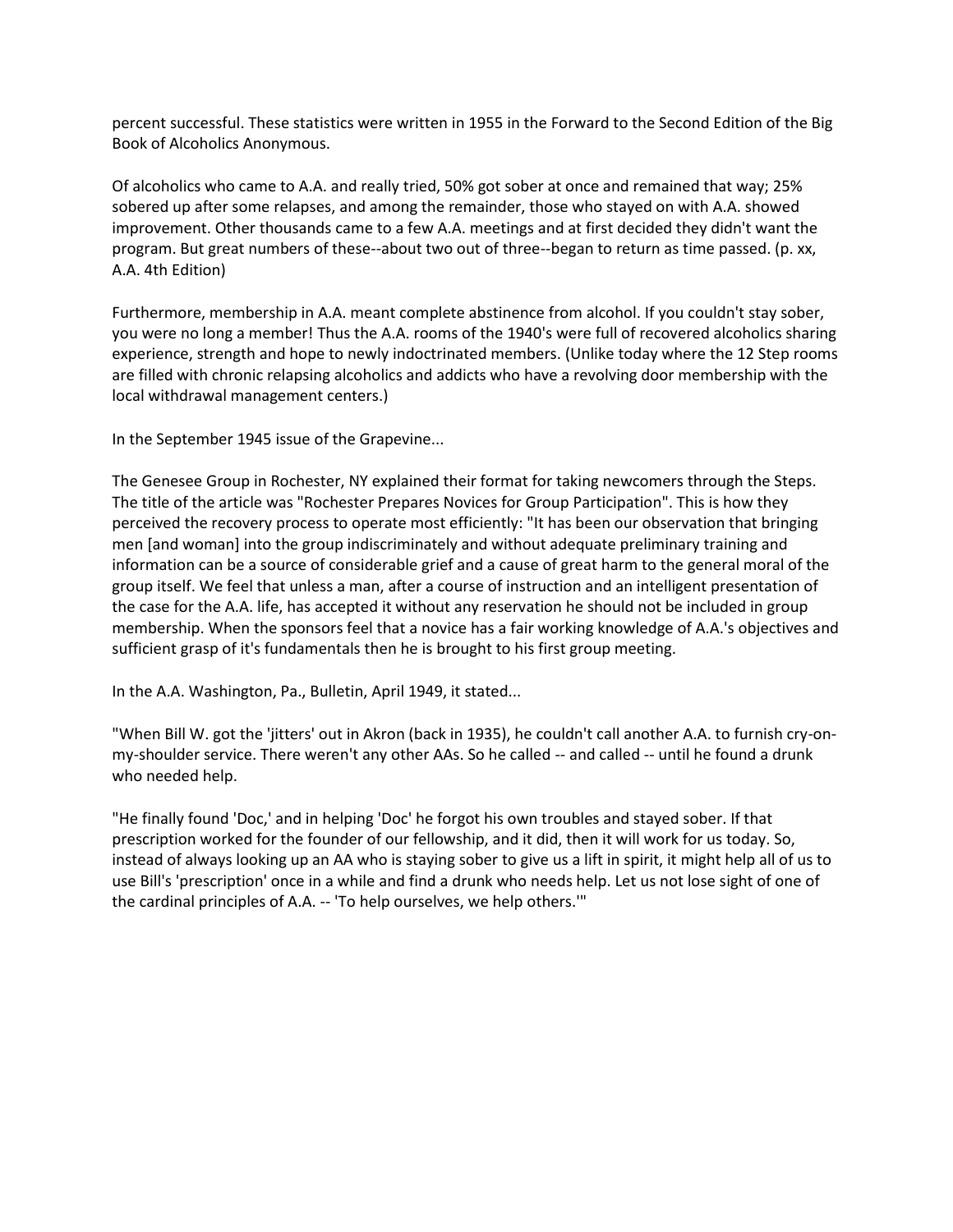

## **From "Into Action" to "Open Discussion" -- The birth of the "Open Disgusting Meeting"**

In the 1970's, the A.A. program underwent a major change and recovery rates plummeted. Why? The proliferation of alcohol and drug treatment facilities throughout the 70's and 80's, financed by insurance company plans whose medical and psychological approaches pushed out the more traditional A.A. tenets that called for total surrender to a higher power, coupled with service to others, changed our message from a spiritual program of action to a self-help program of discussion."

The 12 Step Program as described in the Big Book of Alcoholics Anonymous changed from a simple spiritual program of action and was replaced by the treatment center industry with a long drawn out process of endless sharing and discussion in group therapy coupled, cognitive behaviour education, relapse prevention theory -- all of which is facilitated by paid professional therapists and drug addiction counsellors, many of whom were not even alcoholics or addicts! Moreover, the therapeutic/treatment community separated itself from the *lay* recovered alcoholics/addicts, making treatment a separate program that in many respects was contrary and even antagonistic towards the 12 Step Spiritual program of action.

The Big Book of *Alcoholics Anonymous* says...

As we discovered the principles by which the individual alcoholic could live, so we had to evolve principles by which the A.A. groups and A.A. as a whole could survive and function effectively...there was to be no professional class of therapy. (p. xix, A.A. 4th Edition)

The therapeutic/treatment community is responsible for many of the subtle but damaging changes to the 12 Step fellowship such as: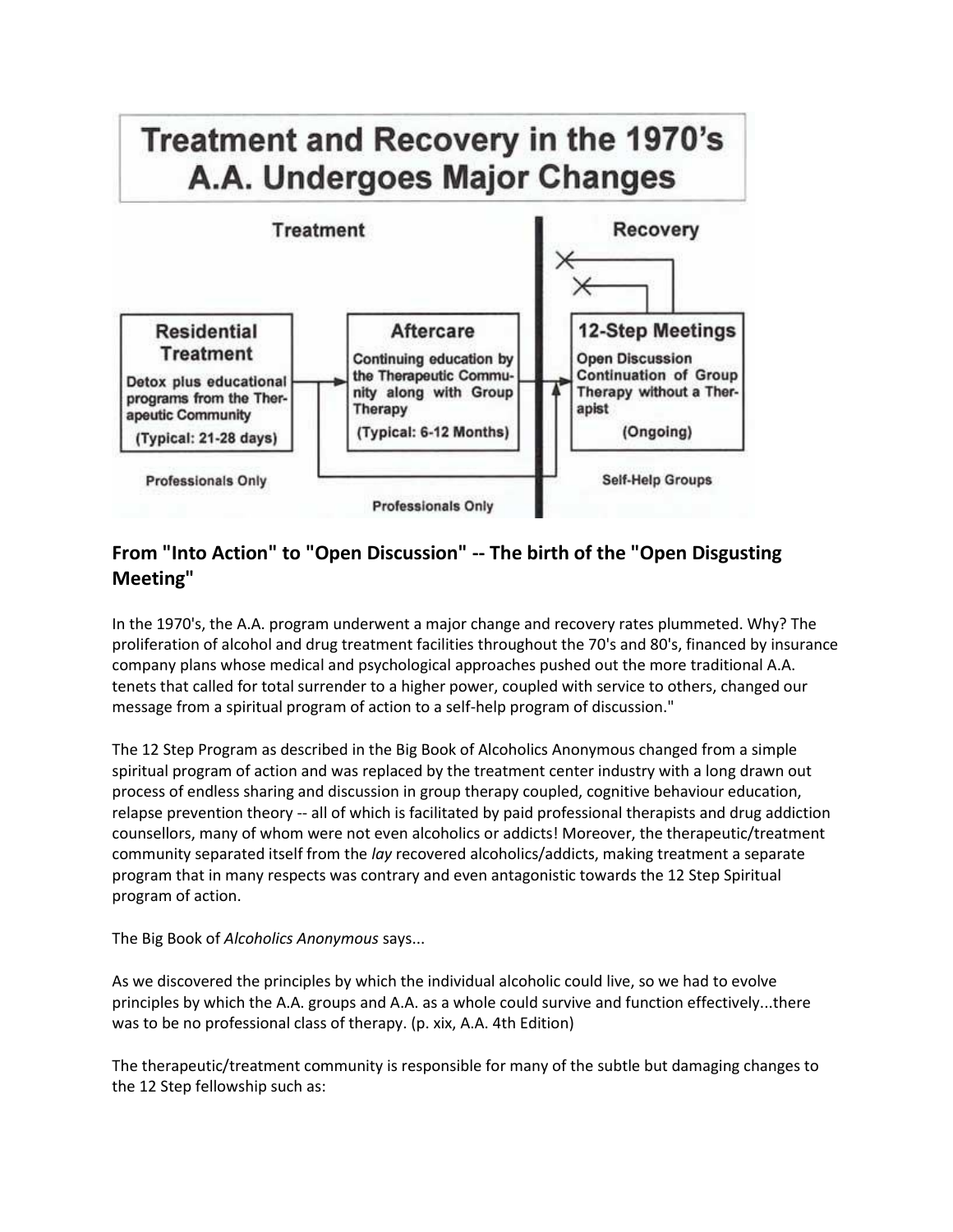- o Changing the declaration of *"I am a member of Alcoholics Anonymous"* (which meant you practiced continuous abstinence from alcohol) to the utterance of *"I am a recovering alcoholic"*, perpetuating and reinforcing the alcoholic/addict disease.
- o In the 1940's, meetings would close with a solemn Lord's prayer. There was no hand-holding or chanting with all that "granola" pap uttered in the rooms today.
- $\circ$  God was replaced by the term "higher power". This was necessary in order to get money from government programs which mandated a NO God message. This has contributed greatly to the secularization of many of the 12 Step programs.
- $\circ$  There were also no readings in the early days. The fellowship got down to business right away with either a speaker (10/10/40 format) or Big Book discussion and there was certainly no poetry such as *"Yesterday, Today and Tomorrow"* or the *"The Man in the Glass"*, which were, once again introduced by the Treatment Center industry.
- $\circ$  The attitude of entitlement to "share" on ones feelings and issues in the 12 Step rooms today. In the 1940's if an alcoholic/addict had not worked the 12 Steps, they were told to "shut up" because they had nothing to share expect their drunk-a-logs. The meetings were solution oriented NOT "war-story" meetings.

Furthermore, many of those mandated into treatment by their employers were not even real alcoholics or addicts! *Just because an employee wore a lamp shade on their head at the office Christmas party and acted like an "ass" and leading the boss to think they may have a drinking problem does NOT make them an alcoholic!* The ensuing result -- A.A. grew in numbers in the 1970's and our fellowship became inundated with hard-drinkers and users sharing their treatment center rhetoric. You can easily identify these *types* in our fellowship -- they are the ones that never had to work the 12 Steps -- their mantra is *"Meeting Makers Make It!"* The "real" alcoholics and addicts, who have ventured to the realm of being beyond human aid failed to find the necessary power with the psychological approach or behavioural modification as a treatment strategy. The record shows that chronic relapsers have continuously shown they cannot stay sober on alcohol and drug treatment programs alone. And, to add insult to injury chronic relapsers are often told by these treatment center program graduates that they (the "real" alcoholics and addicts) obviously do not want sobriety bad enough!

The Big Book of *Alcoholics Anonymous* says...

A certain American business man had ability, good sense, and high character...he had floundered from one sanitarium to another. He had consulted the best known American psychiatrists. Then he had gone to Europe, placing himself in the care of a celebrated physician (the psychiatrist, Dr. Jung) who prescribed for him...he finished his treatment with unusual confidence. His physical and mental condition were unusually good. Above all, he believed he had acquired such a profound knowledge of the inner workings of his mind and its hidden springs that relapse was unthinkable. Nevertheless, he was drunk in a short time. More baffling still, he could give himself no satisfactory explanation for his fall. So he returned to this doctor, whom he admired, and asked him point-blank why he could not recover. He wished above all things to regain self-control. He seemed quite rational and well- balanced with respect to other problems. Yet he had no control whatever over alcohol. Why was this? He begged the doctor to tell him the whole truth, and he got it. In the doctor's judgment he was utterly hopeless; he could never regain his position in society and he would have to place himself under lock and key or hire a bodyguard if he expected to live long. That was a great physician's opinion. (p. 26, A.A. 4th Edition)

But there was always the curious mental phenomenon that parallel with our sound reasoning there inevitably ran some insanely trivial excuse for taking the first drink (or drug). Our sound reasoning failed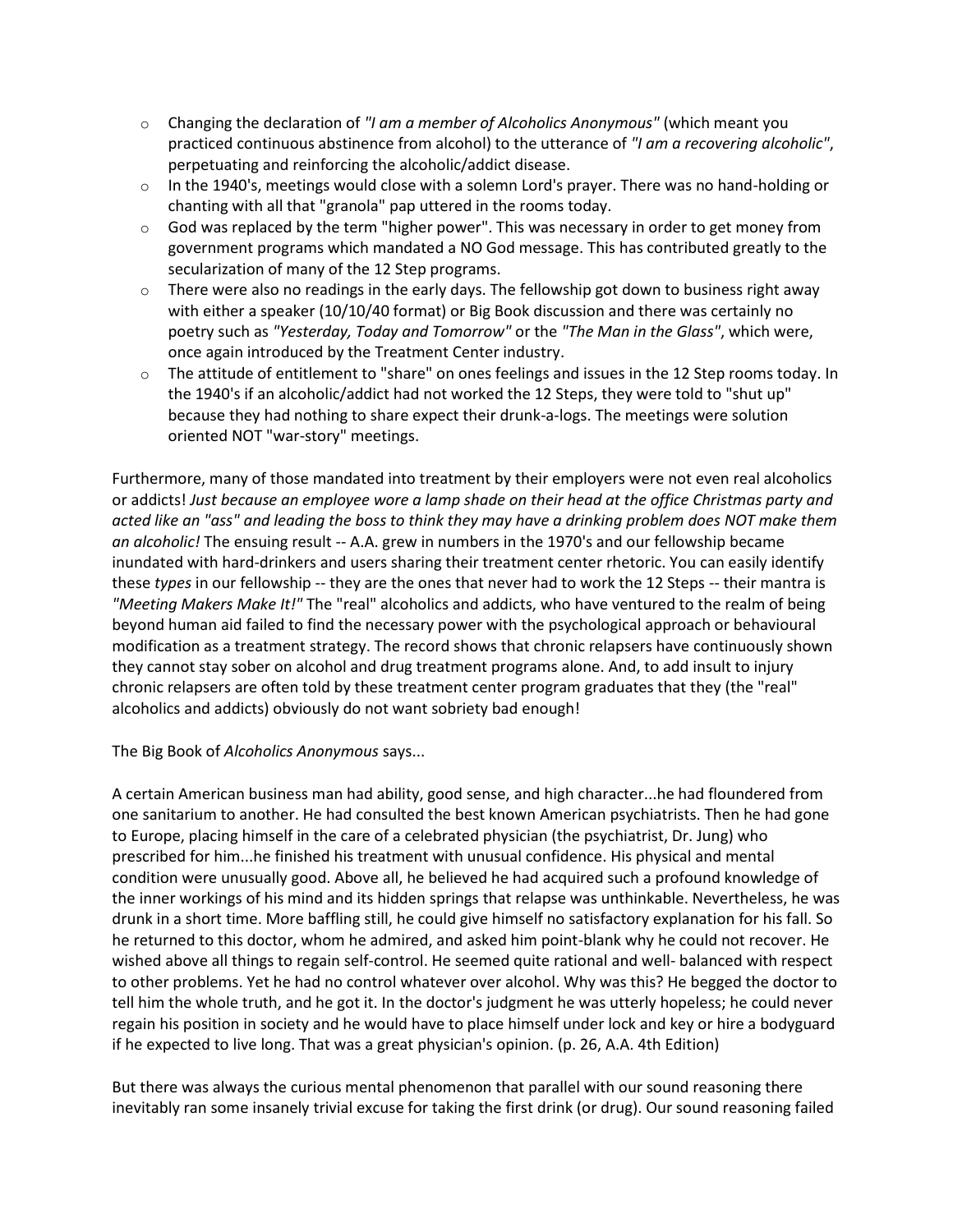to hold us in check. The insane idea won out. Next day we would ask ourselves, in all earnestness and sincerity, how it could have happened. (p. 37, A.A. 4th Edition)

That may be true of certain nonalcoholic people who, though drinking foolishly and heavily at the present time, are able to stop or moderate, because their brains and bodies have not been damaged as ours were. But the actual or potential alcoholic, with hardly any exception, will be *absolutely unable to stop drinking on the basis of self-knowledge.* (p. 39, A.A. 4th Edition)

Thanks to the "good intentioned" treatment industry, our 12 Step rooms today are full of the "blind leading the blind". Residential treatment and aftercare, which could take upwards to a year to complete replaced the three to five day detox program of the 1940's. Indoctrinated by the professional therapeutic/treatment community, large numbers of potential alcoholics/addicts infiltrated the A.A. fellowship changing our Big Book/Speaker meeting format to "Open Discussion" meetings better known as "group therapy without a therapist". The result? Our recovery rates went down the toilet to less than 5% success rates -- so much so that a real alcoholic/addict was better off trying to sober up on his own accord rather than attend an A.A. or N.A. program.



Ironically, insurance company cutbacks in the early '90s that reduced treatment center stays to less than a week may have led to the resurrection of Beginners' Classes. "There have been 500 to 700 primary treatment center closures in the last five or ten years," says John Curtiss, executive director of the Hazelden Renewal Center in the Center City, Minn.

However, Treatment Centers (a.k.a. "Puzzle-Factories") continue to flourish under government sponsored programs with mandated "Drug Court" ("Get Out of Jail Free" strategy), Anger Management Classes, Aftercare Programs, Mental Health Programs, Life-skills Programs and countless other government financed social programs. Ineffective strategies and attitudes still prevail in the 12 Step rooms such as: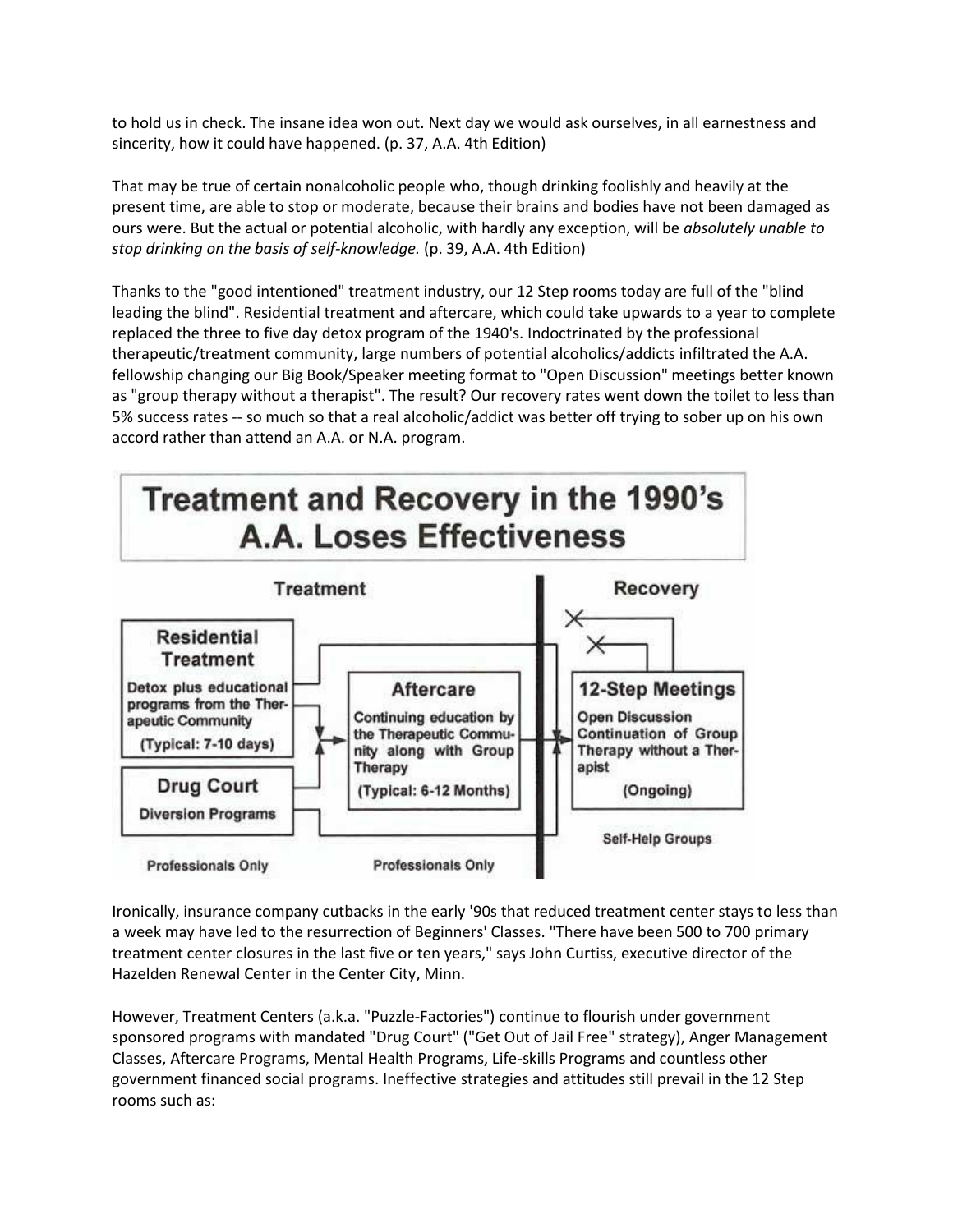- $\circ$  "You only work one step a year" "Take your time to work the steps",
- o "Keep coming back, eventually it will rub off on you",
- o "This program is caught not taught",
- o "Play the tape all the way through",
- o "Think through the drink" -- "Remember When" -- "Remember your last drunk"
- o "I choose not to drink today",
- o "I will always be recovering, never recovered",
- o "I'm feeling pretty crappy. I need a meeting",
- o "Don't drink and go to meetings",
- o "I'm powerless over people, places and things",
- o "We must change playmates, playgrounds, and playthings" -- "Avoid people, places and things that you associate with alcohol or drugs",
- o "I have a choice to not drink today",
- $\circ$  "Your Higher Power can be whatever you want It to be; a door knob, a Dr. Pepper can, a light bulb, just any old thing",
- o "Don't make any major decisions for the first year",
- o "Stay out of relationships for the first year",
- o "We learn to live life on life's terms",
- $\circ$  "There are no musts in this program" -- "Take what you need and leave the rest",

Cliff B., Dallas, TX, a recovered alcoholic explains what we need to do...

There is a tendency to want to place the blame for our predicament on the treatment industry and professionals. They do what they do and it has nothing to do with what we do in Alcoholics Anonymous. What they do is their business. That is not where to place the blame and also to do so is in violation of our Tenth Tradition. The real problem is that the members of Alcoholics Anonymous, who were here when the "clients" began coming to our Fellowship did not help the "clients" understand that our Program had been firmly established since April 1939, and that the guidelines for the preservation and growth of our Fellowship were adopted in 1950. They weren't told that they must get rid of their new "old ideas" and start practicing the Twelve Step Program of Alcoholics Anonymous as it was given to us. They weren't informed that until they had taken the Steps and recovered, they had nothing to say that needed to be heard except by their sponsor. But that didn't happen. To the contrary, the old-timers failed in their responsibility to the newcomer to remind them of a vital truth, "Rarely have we seen a person fail who has thoroughly followed our path. Those who do not recover are people who cannot or will not completely give themselves to this simple program." "Rarely have we seen a person fail" to "Seldom do we see a person recover."

We have permitted untreated alcoholics and non-alcoholics to sit in our meetings and lay out their problems, ideas and opinions. We have gone from, "Rarely have we seen a person fail" to "Seldom do we see a person recover." So there we have it. We have had 30 years of unbelievable success by following the directions in the Big Book. We have had 30 years of disappointing failure by wanting to hear from everyone. We now have something to compare. We now know what the problem is and we now know what the solution is.

Unfortunately, we have not been prompt to correct the faults and mistakes, which have been created by what would appear to be large doses of apathy and complacency. The problem we are trying to live with is needlessly killing alcoholics. The Solution? The Power greater than ourselves, that we find through our